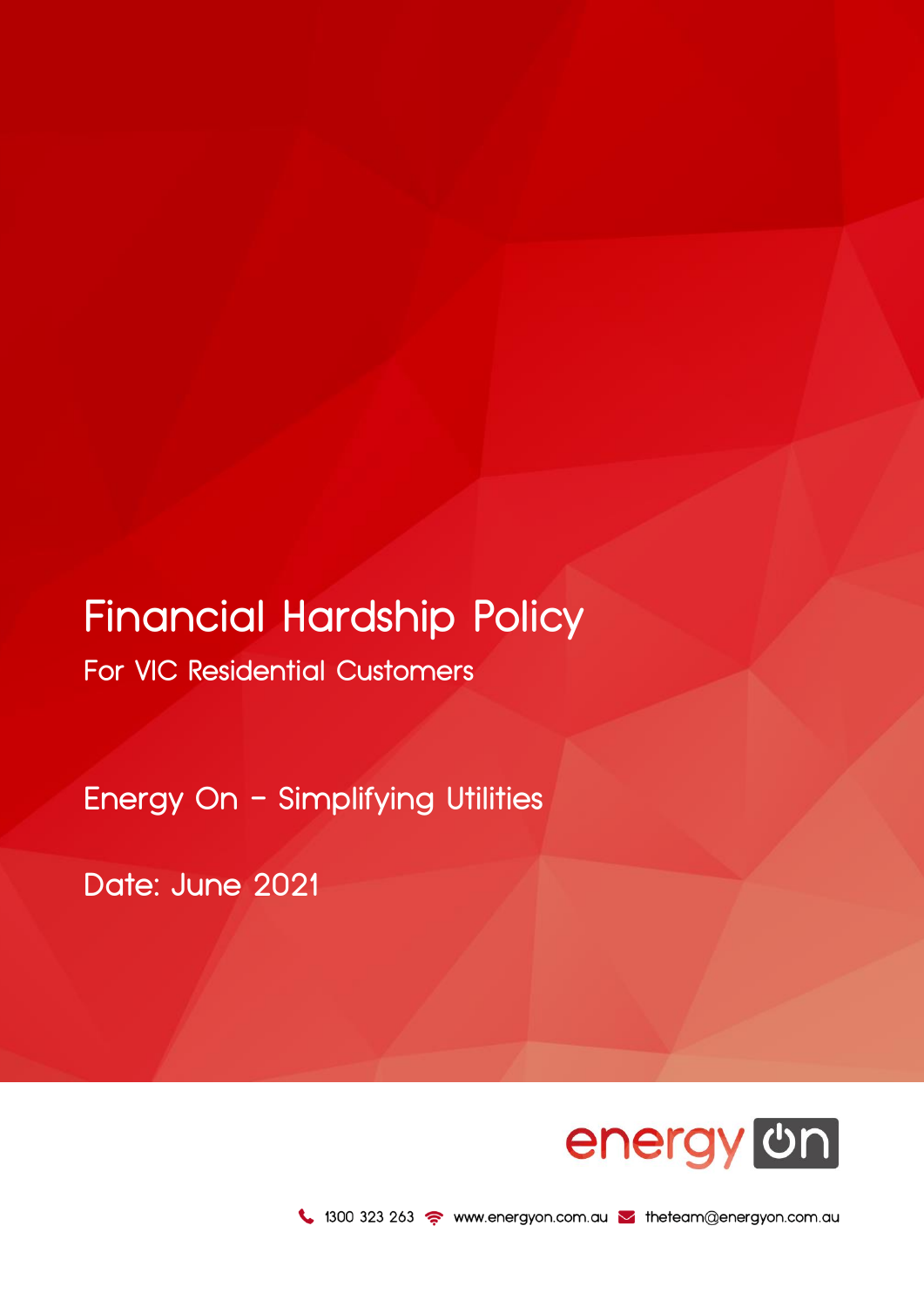

## Financial Hardship Policy

## For VIC Residential Customers

## **Overview**

Energy On values its relationship with its customers and recognises that there may be instances where residential customers experience payment difficulties or financial hardship, as a result of which the customer may be unable to pay an outstanding amount as ordinarily required by Energy On.

If you are unable to pay your bills, Energy On may be able to provide you with support and options to get you through this difficult time. Our team can arrange a suitable plan and help you with ways to reduce your energy usage. We commit to treat you with respect and will take into consideration your particular circumstances.

Energy On customers experiencing difficulty in paying their bill should contact The Team at Energy On as soon as possible in order to discuss an appropriate solution to avoid the risk of disconnection.

Contact hours: 9:00 am – 5:00 PM (AEST) weekdays.

Telephone: 1300 323 263 E-mail: [TheTeam@EnergyOn.com.au](mailto:TheTeam@EnergyOn.com.au) Website: [www.EnergyOn.com.au](http://www.energyon.com.au/)

Energy On strictly complies with the Energy Retail Code in Victoria and the AER in other states in all of its dealings with its customers, paying particular attention to the regulations regarding disconnection of your utility supply. We see disconnection for lack of payment as a last resort and will make every reasonable effort to communicate with you to prevent this from occurring.

Working with Energy On to address your particular financial circumstances may halt the disconnection process and exempt you from further collection processes. However, it is important to note that without bill payment and adherence to the terms of any plan entered into the disconnection process may proceed.

This Financial Hardship Policy has been developed to assist residential customers experiencing financial hardship and is made in accordance with the requirements of the Energy Retail Code and the AER.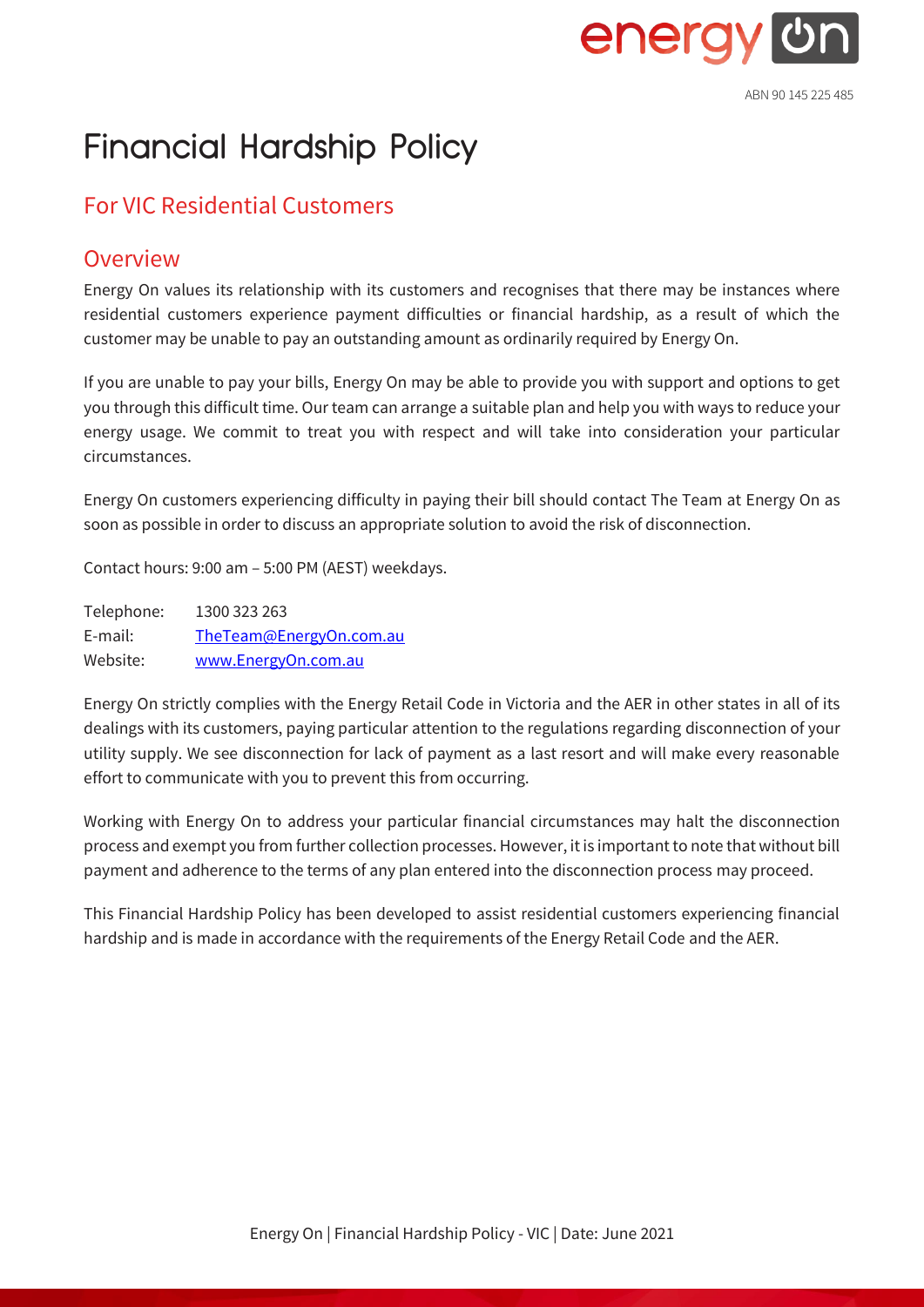

### Assessment

Where a customer contacts Energy On directly and indicates that they are experiencing financial difficulties in relation to an outstanding bill payment, Energy On will, after establishing the customer's personal circumstances, make an assessment as to whether the customer can be categorised as experiencing '*payment difficulties*'\* or '*financial hardship*'\* [\*see definitions section].

Alternatively, a residential customer may be assessed as experiencing financial difficulties by a financial counsellor who advises Energy On of that fact.

Energy On endeavours to make an immediate assessment regarding financial difficulties but in order to do this it may require information regarding the personal circumstances of the customer which includes:

- Employment status
- Income
- Dynamic of household/number of dependants
- How much the customer can afford to pay
- Other financial commitments

Energy On will also consider the person's current financial situation and their ability to meet the overall costs of their basic living needs which are defined in the Energy Retail Code as including:

- Rent or mortgage;
- Other utilities (e.g. electricity, gas, phone and water);
- Food and groceries;
- Transport (including petrol and car expenses);
- Childcare and school fees;
- Clothing; and
- Medical and dental expenses.

Any other relevant information that may be provided by the customer will also be considered as part of the assessment by Energy On.

When requested, Energy On will advise the customer of the details of the assessment it carried out and if Energy On is satisfied that the information provided indicates the customer is unable to pay an outstanding amount in accordance with Energy On's standard credit management policy without suffering immediate financial disadvantage, the customer will be assessed as experiencing payment difficulties.

Such a situation is most likely to arise as a result of a change in the customer's personal circumstances that affect his or her income and hence his or her ability to pay a bill or an outstanding amount in the short term.

A customer will be assessed as experiencing financial hardship if:

- The customer is unable to pay an outstanding amount in accordance with Energy On's standard credit management policy due to immediate financial disadvantage; and
- Payment of an outstanding amount would affect their ability to meet basic living needs.

Such a customer will be referred to an appropriate consumer representative organisation for further assistance. This may be necessary because a second assessment of financial hardship may need to be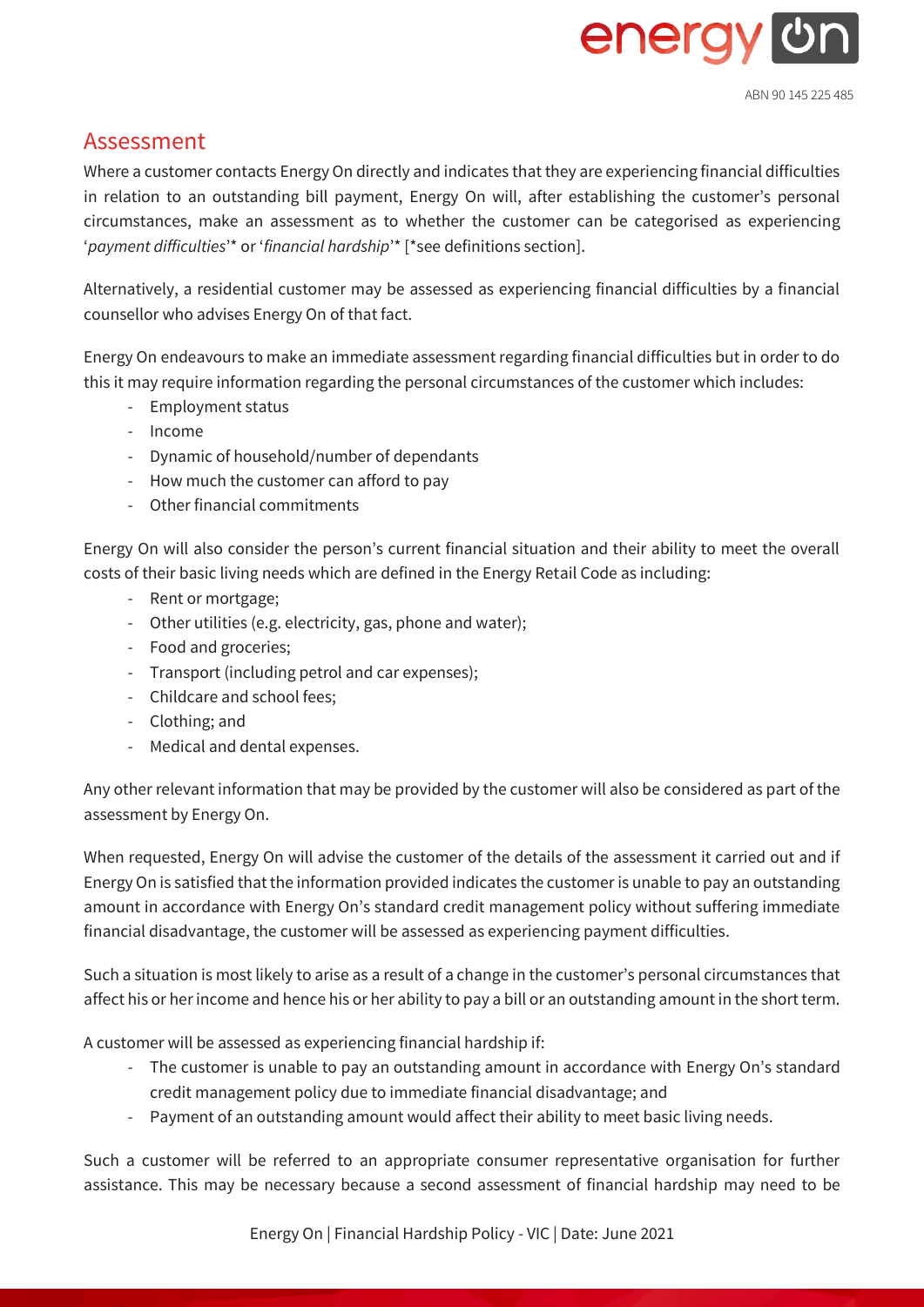

ABN 90 145 225 485

undertaken by an approved financial counsellor to qualify for a grant in order to be eligible for the Government's Hardship Utility Grants Scheme.

Given the range of expenses incurred by customers for basic living needs, if the customer has consulted a consumer representative for advice, Energy On will rely on the assessment of a consumer representative organisation when determining how to assist the customer, including consideration of alternative payment arrangements, reduction in fees, charges and debt, and payment in advance.

If the customer does not wish to consult a consumer representative organisation to assist in determining which payment arrangements would be most appropriate, Energy On will work directly with the customer to determine a suitable payment arrangement.

If required, Financial Counselling Services may be accessed through a variety of options depending on where you live.

#### <http://www.financialcounsellingaustralia.org.au/Home>

Telephone: 1800 007 007.

You can talk to a phone financial counsellor from anywhere in Australia by ringing 1800 007 007 (minimum opening hours are 9.30 am – 4.30 pm Monday to Friday). This number will automatically switch through to the service in the State or Territory closest to you.

## Payment Options

Customers who are eligible to participate in Energy On's ongoing utility supply process have access to one of several options.

## Payment Difficulties

#### **Standard Assistance**

Customers that are assessed by Energy On as experiencing payment difficulties will be offered access to one of the following alternative standard assistance interest-free and fee-free payment arrangements:

- Additional time to pay and/or
- Other arrangements, such as differing intervals and/or
- Instalment Payment Plan and/or
- Paying for energy use in advance

For residential customers facing a state of immediate financial disadvantage, Energy On will temporarily suspend any disconnection and debt recovery procedures, though will not automatically waive overdue notices, reconnection or dishonour fees (where incurred) nor automatically reduce charges. However, after making an assessment Energy On may consider such options if it views this is warranted in the circumstances.

In offering an instalment payment plan or other arrangement to a customer or in accepting one proposed by a relevant consumer representative organisation, Energy On will:

- consider information about the residential customer's usage needs and capacity to pay having

Energy On | Financial Hardship Policy - VIC | Date: June 2021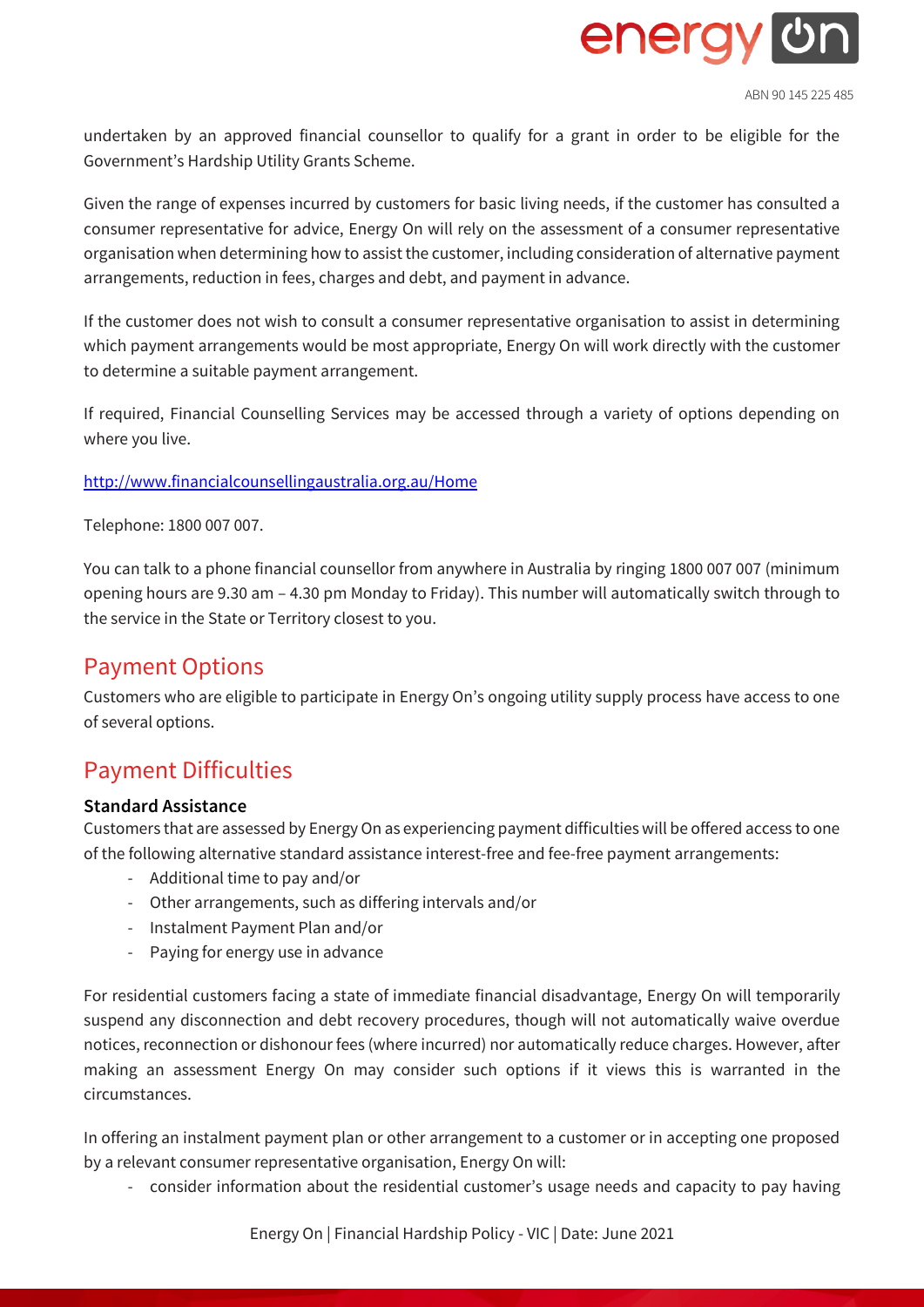

ABN 90 145 225 485

regard to the period of the plan and the number and amount of each instalment;

- ensure the plan or other arrangement specifies the period of the plan, the number, frequency and amount of each instalment, estimated consumption during the period of the plan and how the amount of the instalments is calculated (including the number of instalments to pay out any arrears);
- ensure that the plan or other arrangement specifies whether or not the customer will be in credit or debit during the period of the plan due to seasonal fluctuations in the customer's usage;
- offer fair and reasonable procedures to address payment difficulties experienced during the period of the plan or other arrangement, including payment in advance or arrears; and
- provide for recalculation of the amount of the instalments where the difference between the estimated consumption and actual consumption may result in the customer being significantly in credit or debit at the end of the period of the plan or payment arrangement.

## Financial Hardship

For customers assessed as experiencing financial hardship, Energy On will waive all overdue notices and reconnection or dishonour fees that relate to the customers current account and they will be offered access to the payment options outlined above for Payment Difficulties.

In offering payment options, Energy On generally relies on the payment plans proposed by the customer's financial counsellor as this is informed by an independent assessment of their financial situation, considering the customer's capacity to pay.

#### **Tailored Assistance**

Customers can also be offered tailored assistance in the instance of Financial Hardship:

- advice about payment options that would repayment of arrears over not more than 2 years at regular intervals of up to one month;
- specific advice about the likely cost of your future energy use and how this cost may be lowered;
- specific advice about any government and non-government assistance (including Utility Relief Grants and energy concessions) available to help you meet your energy costs;
- practical assistance to help you lower your energy costs including, but not limited to:
	- $\circ$  practical assistance to help you reduce you use of energy, based on your pattern of energy use and on the circumstances of where you live, provided there is scope for action to be taken for that purpose; and
	- $\circ$  information about how you are progressing towards lowering your energy costs;
- an initial period of at least 6 months during which:
	- o repayment of your arrears is put on hold; and
	- o you pay less than the full cost of your on-going energy use while working to lower that cost;

#### **Reduction and/or waiver of fees, charges and debt**

Energy On will review each customer's circumstances on a case by case basis when considering whether to reduce and/or waive an outstanding debt. However, generally Energy On will waive debt only in cases of:

- Death
- Spousal separation
- Domestic violence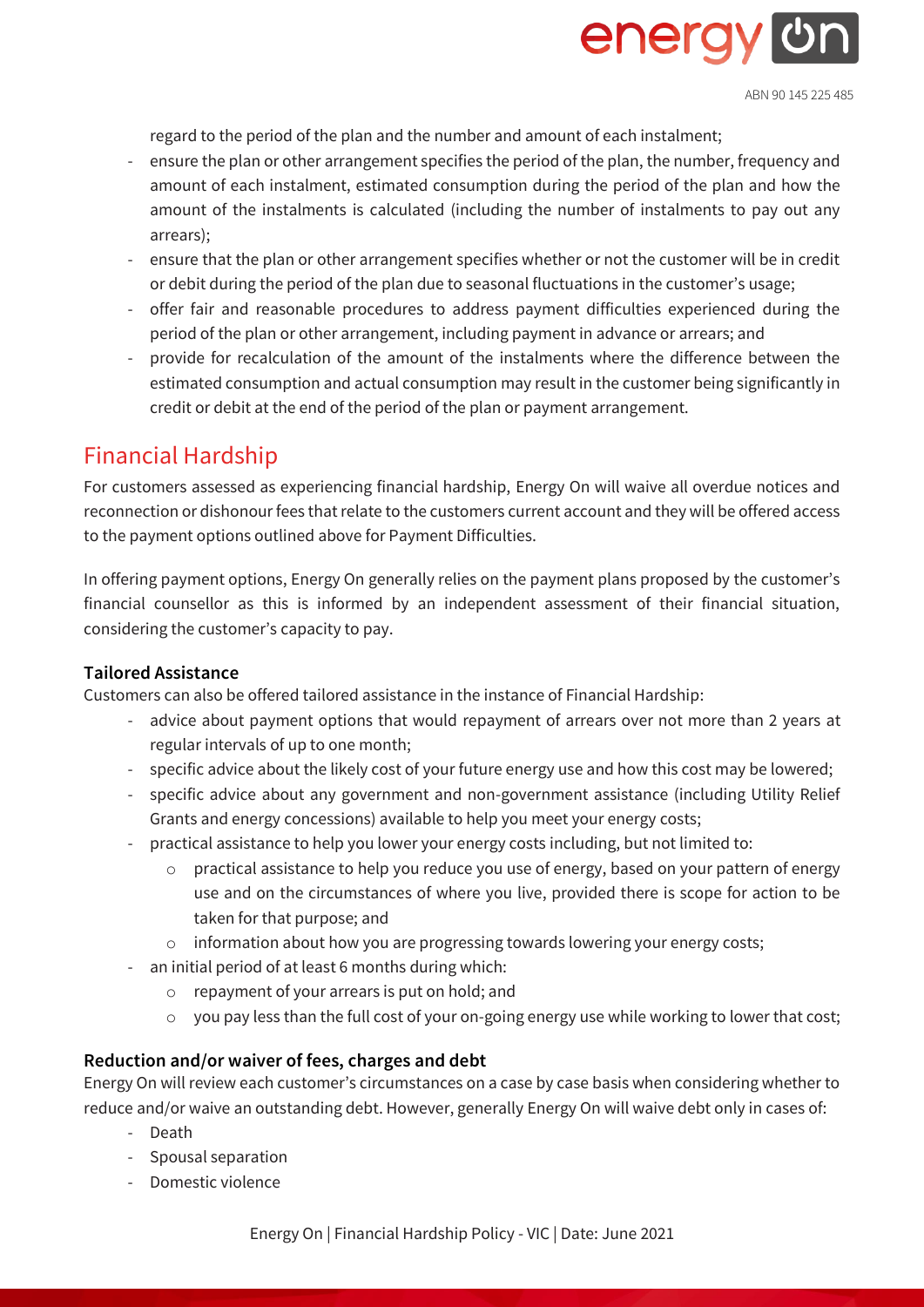

ABN 90 145 225 485

However, debt reduction and/or waiver may also be considered in other extenuating circumstances and will be considered by senior Energy On staff on a case-by-case basis on information provided to Energy On.

#### **Payment Options**

Where the customer enters into a payment plan or arrangement, Energy On encourages the Customer to pay via one of the following options including Centrepay, where applicable.

- BPay
- EFT
- Direct Debit
- Cheque
- Credit Card

#### **Centrepay**

Centrepay is a free voluntary bill paying service. Deductions come from your Centrelink payments and can be used to pay many types of bills, such as child care, electricity bills or rent. Details can be found here: https://www.servicesaustralia.gov.au/individuals/services/centrelink/centrepay

#### **Victorian Concession Information**

The Victorian Government has concessions and grants available for energy customers experiencing hardship of payment difficulties. The two primary non-mains concessions and grants made available by the Victorian Government are detailed below.

#### **Non-Mains Energy Concession**

You may also be eligible for a grant through the Non-Mains Energy Concession. This grant assists concession cardholders who access non-mains electricity via an embedded network.

All non-mains energy costs are covered from 1 January to 31 December each year. The amount of the rebate depends on the amount of energy purchased during that period from a non-mains energy source.

The Non-Mains Energy Concession fact sheet is available to download here: [Non-Mains Energy Concession fact sheet.](https://services.dffh.vic.gov.au/non-mains-energy-concession)

To be eligible for this concession you must hold at least one of the following concession cards:

- Pensioner Concession Card
- Health Care Card
- DVA Gold Card

#### **Non-Mains Utility Relief Grant**

You may also be eligible for a Non-Mains Utility Relief Grant.

Information on the Non-Mains Utility Relief Grant can be accessed here: <https://services.dffh.vic.gov.au/utility-relief-grant-scheme-non-mains>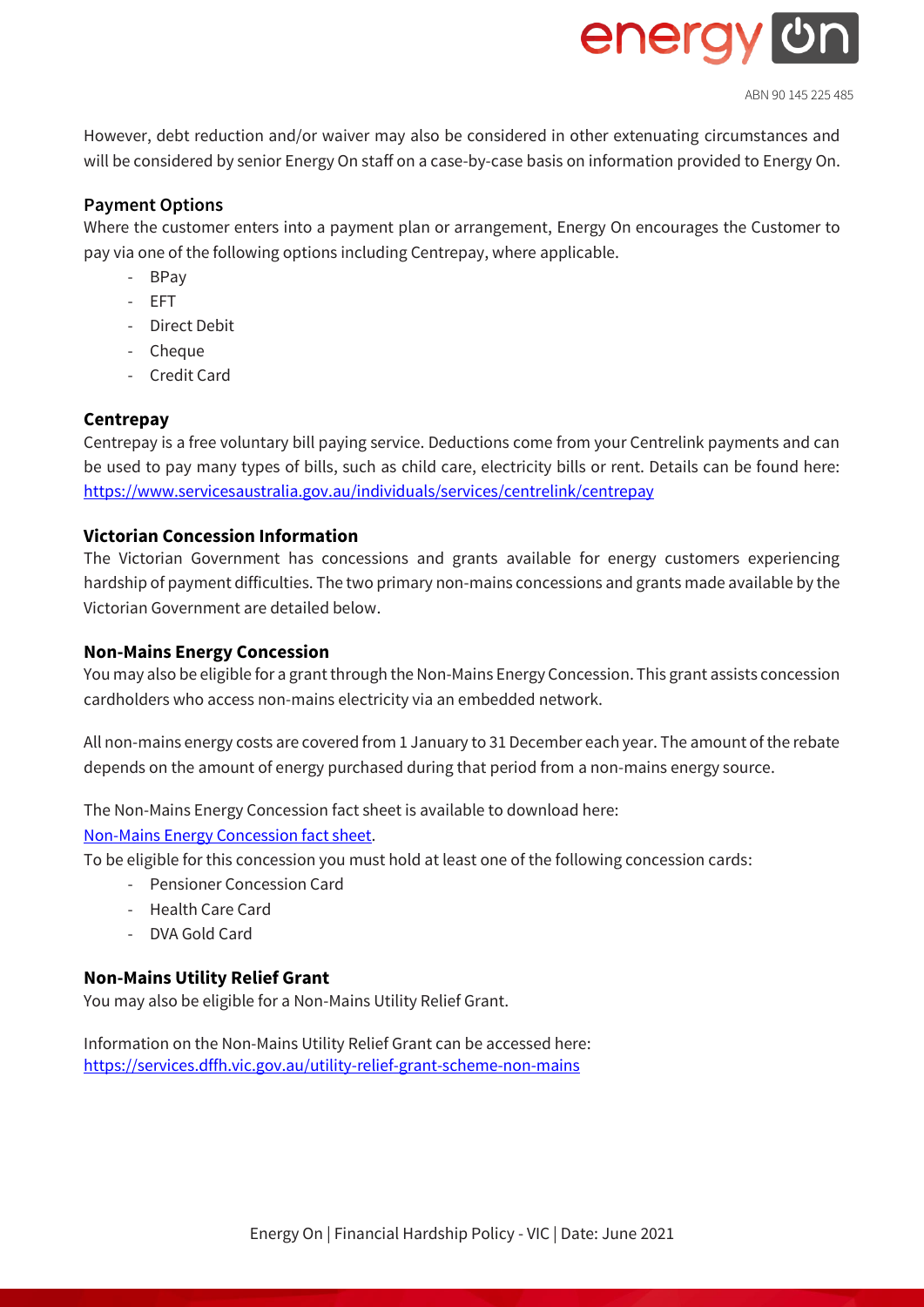

## **Disconnection**

#### **Disconnection Process**

Energy On will make every effort to communicate with you regarding an overdue or outstanding balance on your utility bill as required by the Energy Retail Code.

Upon supply of your utility bill, you are given 14 days to make payment in full. If this date passes with no payment, you will receive a friendly reminder. Following this you will receive an Urgent Reminder, then a Disconnection Warning and finally a Disconnection Order. There is a regulated amount of time between each step in the process. In addition to forwarding the notices, we also try to contact you by telephone. If we have your mobile telephone number, we will send you a text message advising the status of your account.

If we are unable to contact you and no payments are made, Energy On will move to disconnect your power. Disconnection occurs only during business hours, Monday to Thursday. Once you receive a Disconnection Order, no further notice will be provided to you.

Your Sale of Utilities Agreement states that various charges can be levied for Disconnection and Reconnection of your utilities supply. Reconnection can only occur during business hours and after receipt of payment. For more information on Energy On's disconnection policy please refer to Energy On - Connection, Reconnection & Disconnection Policy.

#### **Temporary Suspension of Disconnection and Debt Recovery Procedures (Moratorium)**

Energy On will temporarily suspend any disconnection and debt recovery procedures where a customer is assessed as experiencing payment difficulties or financial hardship.

The length of the temporary suspension will be for a period of 14 business days, but may be extended if requested by the customer, where a consumer representative organisation requires more time to assess the customer's capacity to pay.

## **Definitions**

#### **Payment Difficulties**

Payment difficulties are where a residential customer experiences immediate financial disadvantage due to a change in personal circumstances such that they cannot pay an outstanding amount due for power usage.

A change in personal circumstances is defined in the Energy Retail Code to include:

- Sudden and unexpected disability, illness of or injury to the residential customer or a dependant of the residential customer;
- Loss of or damage to property of the residential customer; or
- Other similar unforeseeable circumstances arising as a result of events beyond the control of the residential customer.